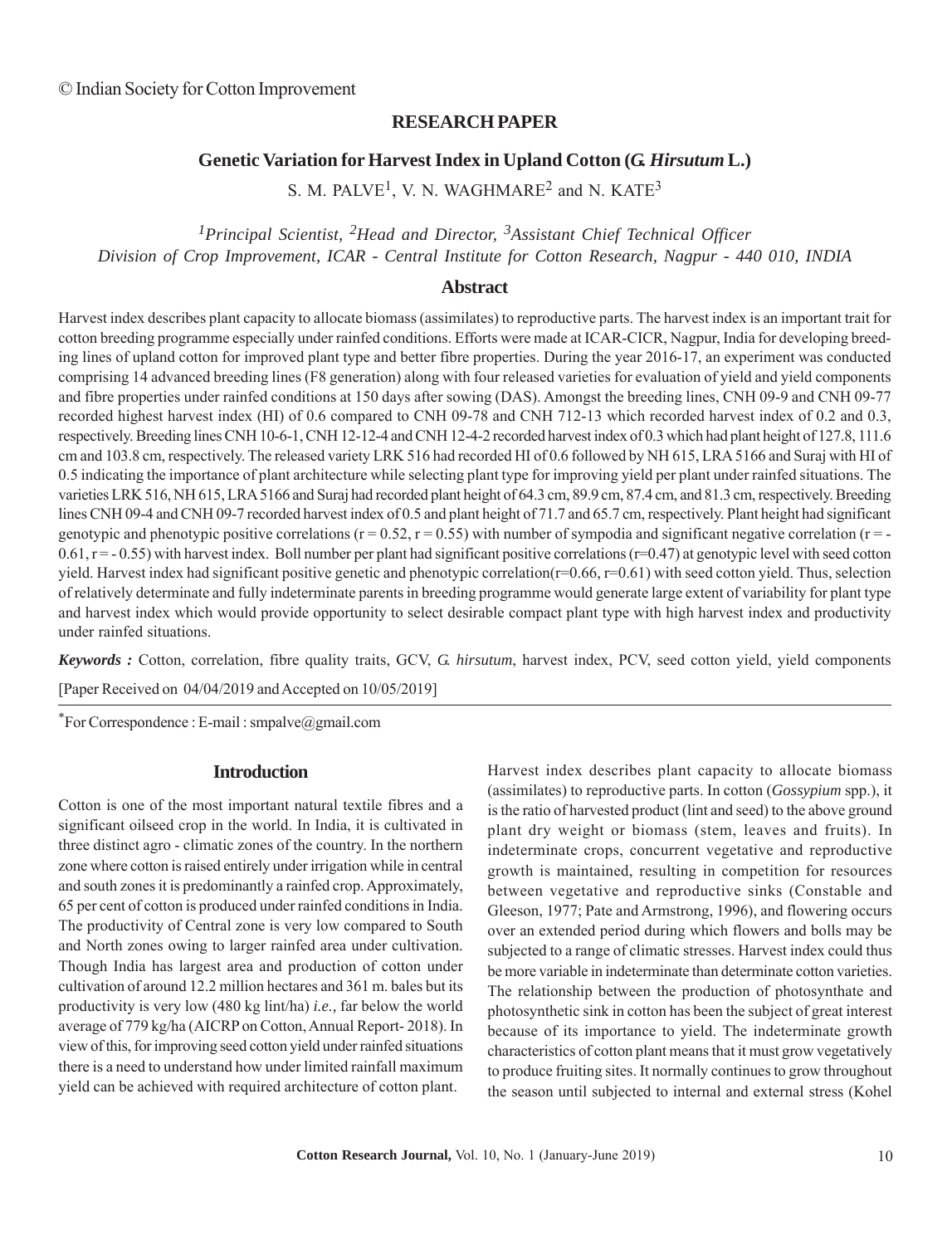and Benedict, 1987). Different researchers (Wells and Meredith, 1984; Meredith and Wells, 1989) reported that wide variation existed between cotton cultivars in partitioning their dry matter between vegetative and reproductive organs. Cultivars that partition their greater dry matter into reproductive organs are efficient in terms of increased seed cotton yield.

Selection for increased harvest index has been one of the major trends in modern cultivars that have contributed to increased yields (Wells and Meredith, 1984). Agronomically, harvest index is the major determinant of economic yield and, along with boll number per unit area and average boll weight, determines the lint yield. The harvest index in cotton has improved from as low as 0.08 in undomesticated cotton plants growing in the wild (Fryxell, 1979) to values of 0.47 and 0.53 in modern cultivars and as high as 0.66 in certain germplasm lines (Kerby *et al.,* 1990). Biomass production is the prerequisite of cotton yield (Bange and Milroy, 2004), and biomass partitioned to reproductive organs determines the yield (Fang *et al.,* 2009). Nalley *et al.* (2012) reviewed the work of cotton experts in the United States and estimated an average harvest index for cotton of 0.45 with values ranging from 0.24 to 0.57. The present study was therefore, conducted to characterize the released cotton varieties and advanced breeding lines to determine the interrelationship between yield component traits and seed cotton yield.

# **Materials and Methods**

During the year 2016-17 an experiment was conducted comprising 14 advanced breeding lines along with four released varieties for evaluation of yield, yield components and fibre properties under rainfed situation. Four released varieties NH 615, LRA 5166, Suraj and LRK 516 were selected for their early maturity, sucking pest tolerance and fibre quality traits. The four plants were selected from each replication for recording observations on yield components. Each plot consisted of five 4.5 m long rows spaced 45 cm apart. Distance between two rows was 0.6 m. All the recommended agronomic practices were followed throughout the growing season for raising a good crop. The observations were recorded on plant height (cm), number of monopodia, number of sympodia, number of node to the first sympodial branch, number of bolls per plant, boll weight (g) and seed cotton yield per plant (g). The biomass (stems, fallen leaves and fruits) was collected at the time of harvesting at 150 days after sowing. After harvest, vegetative and generative plant parts were sun dried for fifteen days. The biomass of each plant was collected separately at the time of harvesting. Harvest index (HI) was used as a measure of biomass partitioning  $[(\text{HI} = \text{Weight of }\text{Seed } \text{cottom}) / \text{Total } \text{dry}]$ biomass)].

Lint samples of each advanced breeding lines and released varieties were subjected to test fibre properties using High Volume Instrument

(HVI) at ICAR-CIRCOT's, Ginning Training Centre, Nagpur, India. Data of upper half mean length (UHML), uniformity index (UI %), fibre strength (FS) (g/tex), micronaire (MIC) and fibre elongation (E) (%) were collected using HVI mode. The present study was conducted to investigate association of yield components and quality traits with seed cotton yield. An attempt has also been made to study harvest index and its association with seed cotton yield. The characters showing significant differences among the genotypes were further analyzed for correlation coefficients. The variance components and genotypic coefficient of variation were determined as suggested by Burton and De Vane (1953). Phenotypic and genotypic correlation coefficients were computed as per Miller *et al.* (1958).

#### **Results and Discussion**

#### **Genetic variation for seed cotton yield, its components and fibre quality traits among genotypes**

Mean values of seed cotton yield, yield components and fibre quality traits are presented in **Table 1.** Mean squares indicated significant differences among the genotypes for seed cotton yield, harvest index, plant height, number of monopodia, number of sympodia, number of bolls per plant, boll weight and ginning percentage indicating presence of sufficient amount of genetic variability in the material used in the study. However, genotypes had no significant differences for seed index and fibre quality traits UHML, UI, MIC, FS and elongation percentage. The highest coefficient of variation was shown by number of monopodia followed by number of bolls per plant, harvest index and seed cotton yield/plant indicating effect of environment in the expression of these traits. The least values were shown by fibre uniformity index, ginning percentage, upper half mean length, fibre strength and fibre elongation percentage indicating that these traits are controlled by genetic effects and less influenced by the environmental factors.

Amongst the breeding lines, CNH 09-9 and CNH 09-77 recorded highest harvest index (HI) of 0.6 as compared to CNH 09-78 and CNH 712-13 which had recorded lowest harvest index of 0.2 and 0.3, respectively. Breeding lines CNH 10-6-1, CNH 12-12-4 and CNH 12-4-2 recorded harvest index of 0.3 which had plant height of 127.8 cm, 111.6 cm and 103.8 cm, respectively. CNH 09-4 and CNH 09-7 recorded harvest index of 0.5 had plant height of 71.7 cm and 65.7 cm, respectively. While the released variety LRK 516 had recorded HI of 0.6 followed by NH 615, LRA 5166 and Suraj with HI of 0.5 indicating the importance of plant architecture specially plant height while selecting desirable plant type for improving seed cotton yield plant under rainfed situations. Thus, breeding lines CNH 7012-13, CNH 09-78, CNH 10-6-1, CNH 12-12-4,CNH and 12- 4-2 had plant height of >100cm have lower values of the harvest index (0.2-0.3). Varieties LRK 516, NH 615, LRA 5166 and Suraj had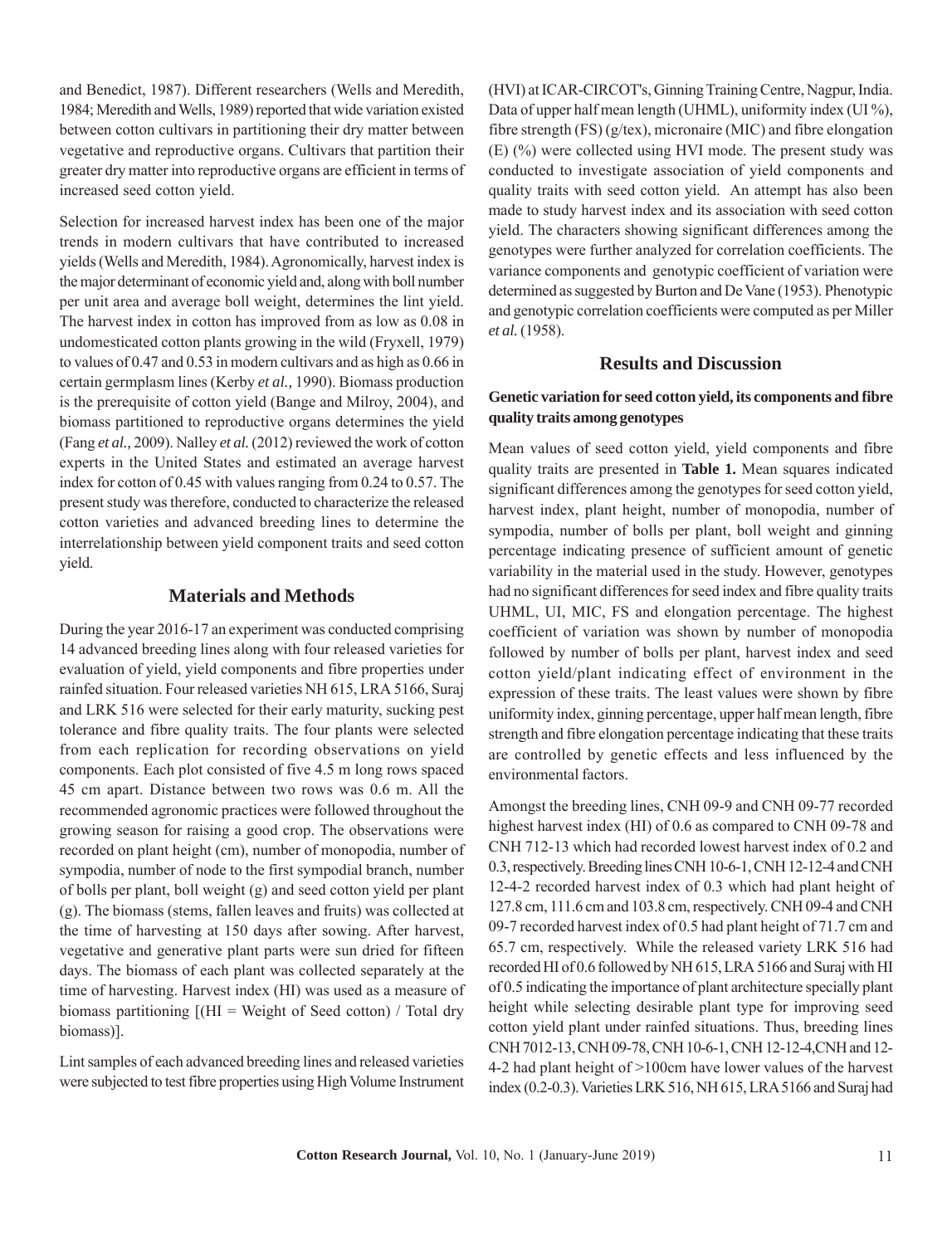| <b>Breeding line/Parent</b> | PH    | <b>NM</b> | <b>NS</b> | <b>BN</b> | <b>BW</b> | GP     | SI        | <b>UHML</b><br>(9/0) | $\mathbf u$                  | <b>MIC</b><br>(mm)       | <b>FS</b>      | E<br>$(\%)(\mu g/inch)$      | H     | <b>SCY</b><br>$(g$ /tex $)$ |
|-----------------------------|-------|-----------|-----------|-----------|-----------|--------|-----------|----------------------|------------------------------|--------------------------|----------------|------------------------------|-------|-----------------------------|
| (%)                         | (g)   |           |           |           |           |        |           |                      |                              |                          |                |                              |       |                             |
| CNH 7012-13                 | 115.4 | 2.1       | 16.6      | 22.5      | 4.5       | 32.6   | 9.7       | 29.0                 | 84.0                         | 5.1                      | 28.3           | 5.5                          | 0.3   | 44.9                        |
| NH09-4                      | 71.7  | 1.1       | 13.6      | 18.9      | 4.6       | 33.4   | 10.5      | 30.7                 | 85.5                         | 3.2                      | 32.2           | 5.4                          | 0.5   | 71.5                        |
| <b>CNH09-62</b>             | 82.4  | 2.0       | 16.5      | 22.2      | 3.6       | 34.3   | 9.2       | 28.0                 | 83.5                         | 4.1                      | 32.5           | 5.3                          | 0.3   | 37.9                        |
| $CNH2-2$                    | 74.3  | 1.6       | 14.8      | 17.0      | 4.6       | 34.7   | 10.5      | 31.1                 | 84.5                         | 3.7                      | 31.4           | 5.6                          | 0.4   | 36.3                        |
| <b>CNH09-9</b>              | 73.7  | 1.4       | 14.4      | 21.9      | 4.8       | 33.3   | 9.2       | 30.0                 | 84.0                         | 4.5                      | 28.9           | 5.4                          | 0.6   | 59.1                        |
| <b>CNH09-7</b>              | 65.7  | 1.3       | 12.7      | 14.5      | 4.2       | 34.1   | 9.1       | 31.3                 | 85.5                         | 4.0                      | 31.2           | 5.1                          | 0.5   | 47.4                        |
| <b>CNH09-77</b>             | 94.5  | 1.9       | 16.4      | 20.8      | 5.1       | 35.3   | 10.2      | 29.5                 | 83.5                         | 3.9                      | 30.3           | 5.5                          | 0.6   | 67.1                        |
| <b>CNH09-78</b>             | 105.4 | 2.0       | 20.1      | 22.1      | 5.0       | 34.2   | 10.9      | 29.3                 | 84.5                         | 4.1                      | 30.4           | 5.4                          | 0.2   | 36.1                        |
| CNH10-6-1                   | 127.8 | 1.4       | 21.9      | 25.4      | 4.4       | 35.6   | 11.3      | 31.6                 | 85.5                         | 4.6                      | 32.7           | 6.0                          | 0.3   | 66.4                        |
| CNH12-12-4                  | 111.6 | 2.9       | 13.6      | 23.6      | 4.5       | 31.5   | 9.6       | 30.3                 | 84.5                         | 4.0                      | 28.6           | 5.8                          | 0.3   | 55.5                        |
| CNH12-4-2                   | 103.8 | 2.7       | 16.9      | 16.1      | 4.7       | 29.6   | 11.5      | 31.1                 | 85.5                         | 4.8                      | 29.6           | 5.7                          | 0.3   | 56.5                        |
| CNH 18-8-3                  | 85.2  | 1.8       | 17.0      | 16.3      | 5.3       | 33.8   | 9.6       | 29.8                 | 83.5                         | 4.6                      | 30.8           | 5.5                          | 0.5   | 63.4                        |
| <b>CNH09-5</b>              | 72.8  | 2.3       | 18.4      | 34.1      | 4.0       | 34.3   | 10.0      | 30.4                 | 85.5                         | 4.2                      | 32.6           | 6.0                          | 0.3   | 51.6                        |
| <b>CNH09-98</b>             | 90.5  | 1.6       | 16.4      | 17.6      | 4.3       | 32.9   | 9.0       | 28.9                 | 84.5                         | 4.3                      | 31.6           | 5.8                          | 0.4   | 50.2                        |
| NH615                       | 89.9  | 1.4       | 15.3      | 28.3      | 3.6       | 36.2   | 9.0       | 30.2                 | 82.5                         | 3.7                      | 31.2           | 5.7                          | 0.5   | 61.0                        |
| <b>LRA5166</b>              | 87.4  | 1.5       | 19.3      | 15.6      | 3.5       | 33.6   | 9.1       | 31.6                 | 83.5                         | 4.4                      | 31.8           | 6.1                          | 0.5   | 69.7                        |
| Suraj                       | 81.3  | 1.8       | 18.0      | 31.0      | 4.2       | 31.8   | 10.0      | 32.2                 | 83.0                         | 4.3                      | 33.1           | 6.2                          | 0.5   | 84.8                        |
| <b>LRK516</b>               | 64.3  | 3.5       | 15.0      | 34.0      | 4.0       | 34.2   | 8.3       | 29.6                 | 83.5                         | 3.4                      | 29.9           | 5.9                          | 0.6   | 74.4                        |
| Mean                        | 88.7  | 1.9       | 16.5      | 22.3      | 4.4       | 33.6   | 9.8       | 30.2                 | 84.3                         | 4.1                      | 31.1           | 5.6                          | 0.4   | 57.4                        |
| C.V.                        | 8.3   | 27.1      | 9.7       | 23.5      | 11.3      | 3.9    | 9.6       | 3.9                  | 1.4                          | 14.5                     | 5.4            | 5.7                          | 18.2  | 16.1                        |
| Mean squares                | $***$ | $\ast$    | $**$      | *         | $\ast$    | $\ast$ | <b>NS</b> | <b>NS</b>            | <b>NS</b>                    | ${\rm NS}$               | <b>NS</b>      | <b>NS</b>                    | $***$ | $* *$                       |
| C.D. 5%                     | 15.6  | 1.1       | 3.4       | 11.1      | 1.0       | 2.8    |           | $\overline{a}$       | $\qquad \qquad \blacksquare$ | $\overline{\phantom{a}}$ | $\overline{a}$ | $\qquad \qquad \blacksquare$ | 0.2   | 19.5                        |

**Table 1:** Mean values of seed cotton yield, yield components and fibre properties of advanced breeding lines

PH - Plant height (cm), NM - No. of Monopodia, NS - No. of sympodia, BN - Number of bolls per plant, BW - boll weight (g), SCY - Seed cotton yield per plant (g), GP - Ginning Percentage, HI - harvest index

recorded plant height of 64.3 cm, 89.9 cm, 87.4 cm and 81.3 cm, respectively. Kerby et al. (1990) found harvest index values of 0.47 and 0.53 in modern cultivars of cotton and as high as 0.66 in certain germplasm lines. Nalley et al. (2012) estimated an average HI for cotton of 0.45 with values ranging from 0.24 to 0.57.For boll weight, breeding line CNH09-66 had highest boll weight of 5.0g followed by CNH09-9 with boll weight of 4.8 g. Among breeding lines, the number of sympodia varied from 12.7 (CNH09-7) to 21.9 (CNH10-6- 1), seed cotton yield per plant from 36.1g (CNH09-78) to 71.5g (CNH09-4).

For fibre quality traits, among breeding lines, CNH10-6-1 had the highest fibre strength of 32.7 g/tex followed by CNH09-5 with 32.6g/ tex. The released variety Suraj had highest fibre strength of 33.1 g/ tex. Among the breeding lines, CNH 10-6-1 had highest upper half mean length of 31.6 g/tex followed by CNH 09-7 (31.3 mm) and CNH 2-2 and CNH12-4-2 (31.1 mm). Majority of the breeding lines had fibre quality traits at par with the released varieties selected

for this study. The results showed that the breeding lines CNH 09- 4, CNH 09-9, CNH 09-7 and CNH 18-8-3 with better fibre quality traits also had high harvest index of 0.5 to 0.6. These results clearly demonstrate development of breeding lines with better fibre quality traits along with high harvest index is achievable under rained conditions.

**Variance and heritability of yield and its components :** The estimates of range, phenotypic and genotypic variance, phenotypic and genotypic coefficient of variability (PCV, GCV) and heritability are presented in **Table 2.** Knowledge of the nature and extent of genetic variability, heritability is an important pre-requisite in framing of crop improvement programme. The estimates of phenotypic variance and phenotypic coefficient of variability were high for seed cotton yield, plant height, number of bolls per plant, number of monopodial branches, number of sympodial branches, ginning percentage and harvest index. Pundhir *et al.* (2018) reported PCV greater than GCV for yield components. Large differences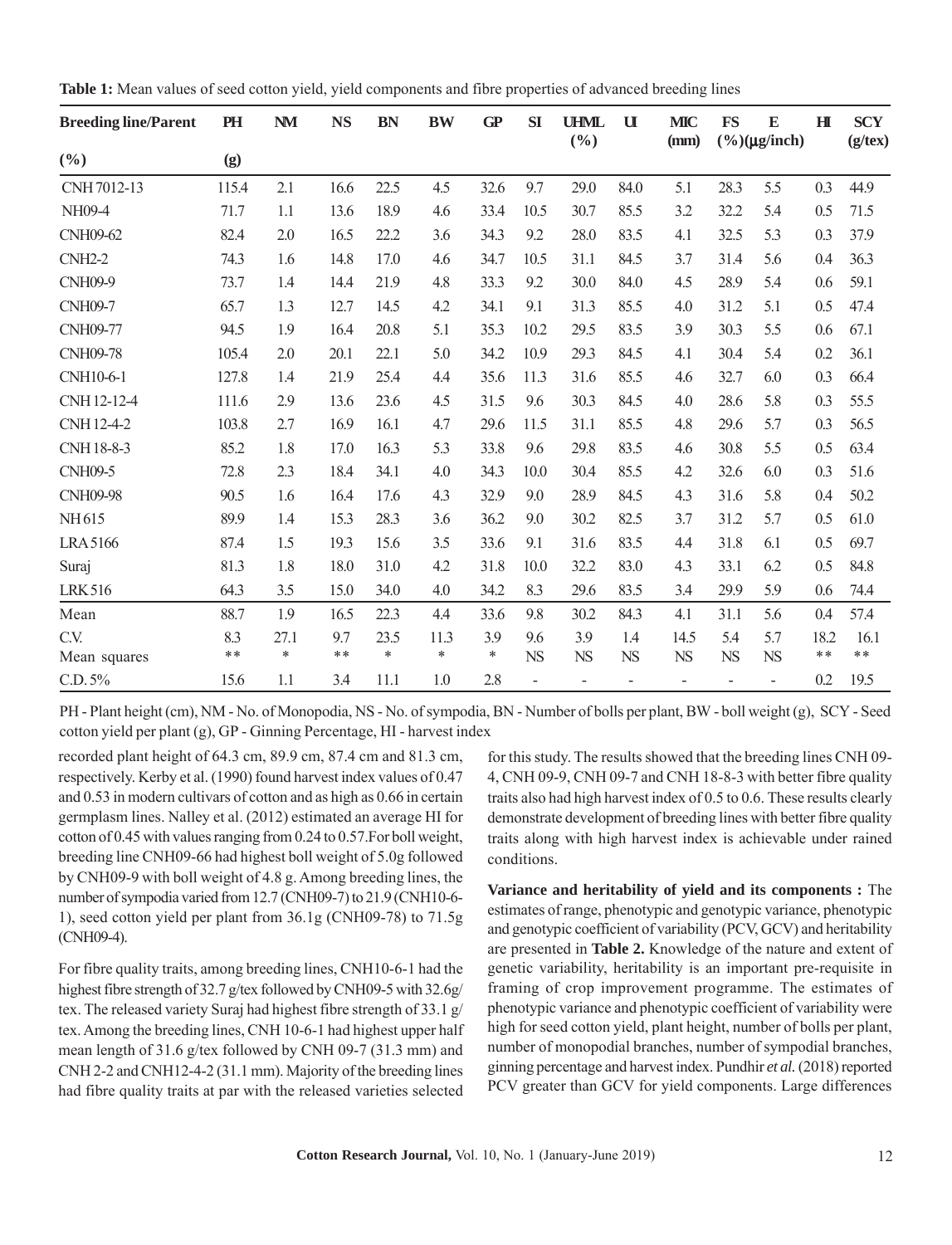between PCV and GCV values were observed for number of monopodia, boll number and ginning percentage indicating that these traits were more influenced by the environment. However, small differences between PCV and GCV were observed for number of sympodia, boll weight, harvest index and seed cotton yield indicating less effect of environment on the expression of these traits. The selection for these traits is expected to be highly

effective. Patil *et al.* (2016) reported that phenotypic coefficient of variation (PCV) was higher in magnitude than genotypic coefficient of variation for number of monopodia, seed cotton yield, plant height, number of bolls per plant and boll weight. Similar results have also been reported earlier by Kulkarni *et al.* (2011) and Pundhir *et al.* (2018).

| <b>Estimates</b>                                    | PH    | <b>NM</b> | <b>NS</b> | <b>BN</b> | <b>BW</b> | GP    | H    | <b>SCY</b> |  |
|-----------------------------------------------------|-------|-----------|-----------|-----------|-----------|-------|------|------------|--|
| Mean                                                | 63.5  | 2.4       | 7.4       | 19.5      | 1.8       | 6.6   | 0.4  | 48.7       |  |
| Maximum                                             | 127.8 | 3.5       | 20.1      | 34.0      | 5.3       | 36.2  | 0.6  | 84.8       |  |
| Minimum                                             | 64.3  | 1.1       | 12.7      | 14.5      | 3.5       | 29.6  | 0.2  | 36.1       |  |
| Genotypic Variance                                  | 297.3 | 0.2       | 4.5       | 24.0      | 1.5       | 0.15  | 0.01 | 148.0      |  |
| Phenotypic Variance                                 | 351.8 | 0.5       | 7.0       | 51.5      | 3.3       | 0.38  | 0.01 | 233.6      |  |
| Genotypic Coefficient<br>of variation (GCV, $\%$ )  | 19.4  | 27.0      | 12.8      | 21.9      | 3.8       | 8.82  | 24.5 | 21.1       |  |
| Phenotypic Coefficient<br>of variation (PCV, $\%$ ) | 21.1  | 38.3      | 16.1      | 32.1      | 5.4       | 14.30 | 30.5 | 26.6       |  |
| Heritability<br>(Broad sense)                       | 0.85  | 0.5       | 0.6       | 0.46      | 0.4       | 0.38  | 0.64 | 0.6        |  |

**Table 2 :** Estimates of variability parameters for seed cotton yield and yield components of *Gossypium hirsutum* genotypes

PH - Plant height (cm), NM - No. of Monopodia, NS - No. of sympodia, BN - Number of bolls per plant, BW - boll weight (g), SCY - Seed cotton yield per plant (g), GP - Ginning Percentage, HI - harvest index

The heritability estimates ranged from 0.85 for plant height to 0.38 for ginning percentage. High heritability estimates were also observed for number of sympodia, harvest index and seed cotton yield suggesting additive gene action and selection based on these traits would be more reliable. Results are in agreement with the finding of Shakti *et al.* (2007) and Pundhir *et al.* (2018).

**Genotypic and phenotypic correlation coefficients analysis :** Phenotypic and genotypic correlations were calculated for all possible combination among various yield components traits **(Table 3).** Correlation coefficient analysis measures the magnitude of relationship between various plant characters and determines the component character on which selection can be based for improvement of seed cotton yield. It is observed that for boll weight, harvest index and seed cotton yield genotypic correlation coefficients were higher than phenotypic correlation coefficients indicating strong inherent association between the characters studied. The results also showed that yield component traits were significantly correlated with seed cotton yield. Plant height had significant genotypic and phenotypic positive correlations (rg= $0.52$ , rp = 0.55) with number of sympodia and significant negative correlation ( $rg = -0.61$ ,  $rp = -0.55$ ) with harvest index. Pujer et al. (2014) also reported that seed cotton yield was found to be positively and significantly correlated with traits like bolls per plant, plant height, seed index, boll weight and lint index.

Significant negative association of plant height and harvest index imply that higher plant height does not contribute to the harvest index. Boll number per plant had significant positive correlations (rg=0.47) with seed cotton yield. It is interesting to note that, harvest index had significant positive genetic and phenotypic correlations ( $rg = 0.66$ ,  $rp = 0.61$ ) with seed cotton yield. Rajamani (2016) reported significant association of bolls per plant, boll weight, harvest index with seed cotton yield. Such positive association of seed cotton yield per plant with these traits was also observed by Yadav *et al.*, (2000). These results are in conformity with earlier work of Leelapratap *et al.,* (2007).

# **Conclusion**

Amongst the breeding lines, CNH 09-9 and CNH 09-77 recorded highest harvest index (HI) of 0.6. For fibre quality traits, CNH10-6- 1 had the highest fibre strength of 32.7 g/tex followed by 32.6 g/tex (CNH09-5). It is observed that for boll weight, harvest index and seed cotton yield genotypic correlation coefficients were higher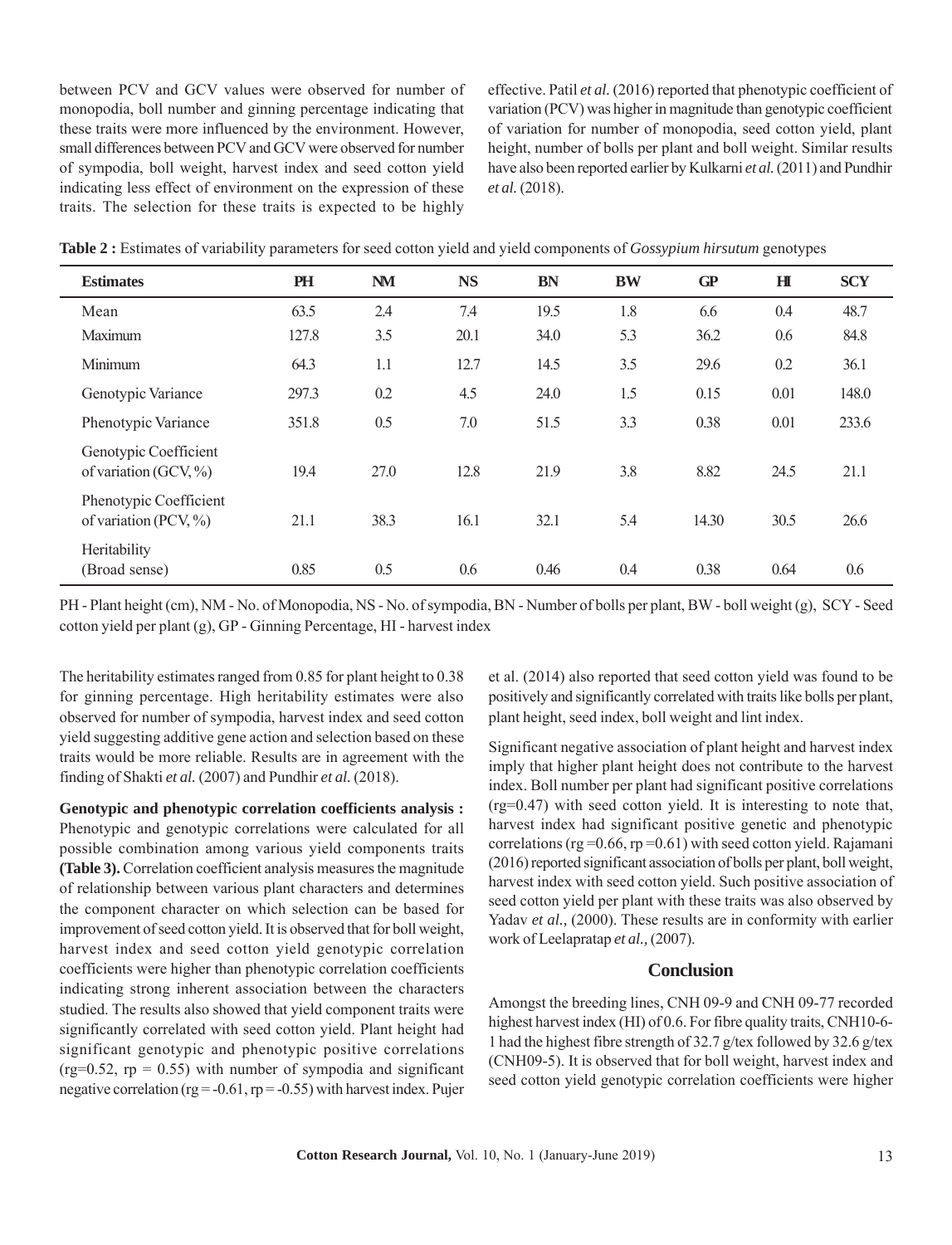| Table 3: Genetic and phenotypic correlation coefficients for seed cotton yield and yield components of Gossypium hirsutum genotypes |  |  |  |
|-------------------------------------------------------------------------------------------------------------------------------------|--|--|--|
|                                                                                                                                     |  |  |  |

|               | PH           | NM   | <b>NS</b> | $BN$    | <b>BW</b> | $\mathbf{H}\mathbf{I}$ | <b>SCY</b> |  |
|---------------|--------------|------|-----------|---------|-----------|------------------------|------------|--|
| PH            | ${\bf G}$    | 0.11 | $0.52*$   | $-0.18$ | 0.32      | $-0.61**$              | $-0.19$    |  |
|               | $\, {\bf p}$ | 0.14 | $0.55*$   | $-0.01$ | 0.17      | $-0.55*$               | $-0.07$    |  |
| NM            | ${\bf G}$    |      | $-0.05$   | 0.41    | $-0.51$   | $-0.33$                | $-0.03$    |  |
|               | $\, {\bf P}$ |      | $-0.05$   | 0.41    | $-0.35$   | $-0.12$                | 0.04       |  |
| $\mathbf{NS}$ | ${\bf G}$    |      |           | 0.23    | $-0.03$   | $-0.45$                | 0.04       |  |
|               | ${\bf P}$    |      |           | 0.17    | $-0.01$   | $-0.44$                | 0.10       |  |
| <b>BN</b>     | ${\bf G}$    |      |           |         | $-0.45$   | 0.02                   | $0.47*$    |  |
|               | $\, {\bf p}$ |      |           |         | $-0.26$   | $-0.04$                | 0.24       |  |
| <b>BW</b>     | $\mathbf G$  |      |           |         |           | 0.09                   | $-0.16$    |  |
|               | ${\bf P}$    |      |           |         |           | $0.02\,$               | $-0.04$    |  |
| $\mathbf{H}$  | ${\bf G}$    |      |           |         |           |                        | $0.66**$   |  |
|               | $\, {\bf P}$ |      |           |         |           |                        | $0.61**$   |  |

than phenotypic correlation coefficients indicating strong inherent association between the characters studied. The results also showed that yield component traits were significantly correlated with seed cotton yield.The identified promising breeding lines CNH 09-4, CNH 09-9, CNH 09-7, CNH 09-77 and CNH 18-8-3 possess better fibre quality traits with higher harvest index of 0.5 to 0.6. The result showed that development of breeding lines with better fibre quality traits along with high harvest index is achievable under rainfed conditions.

#### **References**

- AICRP on Cotton, Annual Report (2018) ICAR-All India Coordinated Research Project on Cotton - *Annual Report,* 2018-19.
- Bange, M. P. and Milroy, S. P. (2004) Growth and dry matter partitioning of diverse cotton Genotypes - *Field Crops Res.,* **87**:73-87.
- Burton, G. W. and De Vane, E. H.. (1953) Estimating heritability in tall fescue (*Festucaarundinacea* L.) from replicated clonal material - *Agron. J.,* **45**: 478-481.
- Constable, G. A. and Gleeson, A. C. (1977) Growth and distribution of dry matter in cotton (*Gossypium hirsutum* L.) - *Aust. J. Agric. Res.,* **28**:249-256.
- Fang, W., Li, L., Xie, D., Ma, Z., Zhang, D. and Du, Y. (2009) Comparison of dry matter accumulation and N, P, K uptake and distribution in different organs and yield on hybrid cotton and conventional cotton - *Plant Nutr. Fertil. Sci.,***15**:1401-1406.
- Fryxell, P. A. *(1979)* The Natural History of the Cotton Tribe. Malvaceae (Tribe *Gossypieae*), Texas A&M University Press, College Station, TX, 245pp.
- Kerby, T. A., Cassman, K. G. and Keeley, M. (1990) Genotypes and plant densities for narrow row cotton systems. II. Leaf area and dry matter partitioning - *Crop Sci.,* **30**:649-653.
- Kohel, R. J. and Benedict, C. R. (1987) Growth analysis of cottons with differing in Maturities - *Agron. J.,* **79**:31-34
- Kulkarni, A. A., Nanda, H. C. and Patil, S. G. (2011) Study the genetic parameters on yield, yield contributing and fibre quality Study of genetic components 43 character in upland cotton (*G. hirsutum.* L.) - *J. Cotton. Res. Dev.,* **25**: 22-24.
- Leelapratap, K., Chenga Reddy, V., Rama Kumar, P .V. and Srinivasa Rao, V. (2007) - Correlation and path coefficient analyses for yield and yield component traits in cotton (*Gossypium hirsutum* L.) - *Andhra Agri. J.,* **54**: 31-35.
- Meredith, W. R. and Wells, R. (1989) Potential for increasing cotton yields through enhanced partitioning to reproductive structures - *Crop Sci.,* **29**:636-639
- Miller, P. A., Williams, J. C., Robinson, H. F. and Comstock, R. E. (1958) - Estimates of genotypic and environmental variances and covariances in upland cotton and their implications in selection - *Agron. J.,* **50**: 126-131.
- Nalley, L., Popp, M., Niederman, Z., Brye, K. and Matlock, M. (2012) - How potential carbon policies could affect where and how cotton is produced in the United States - *Agric. Resource Econ. Rev.,* **41**:215-231.